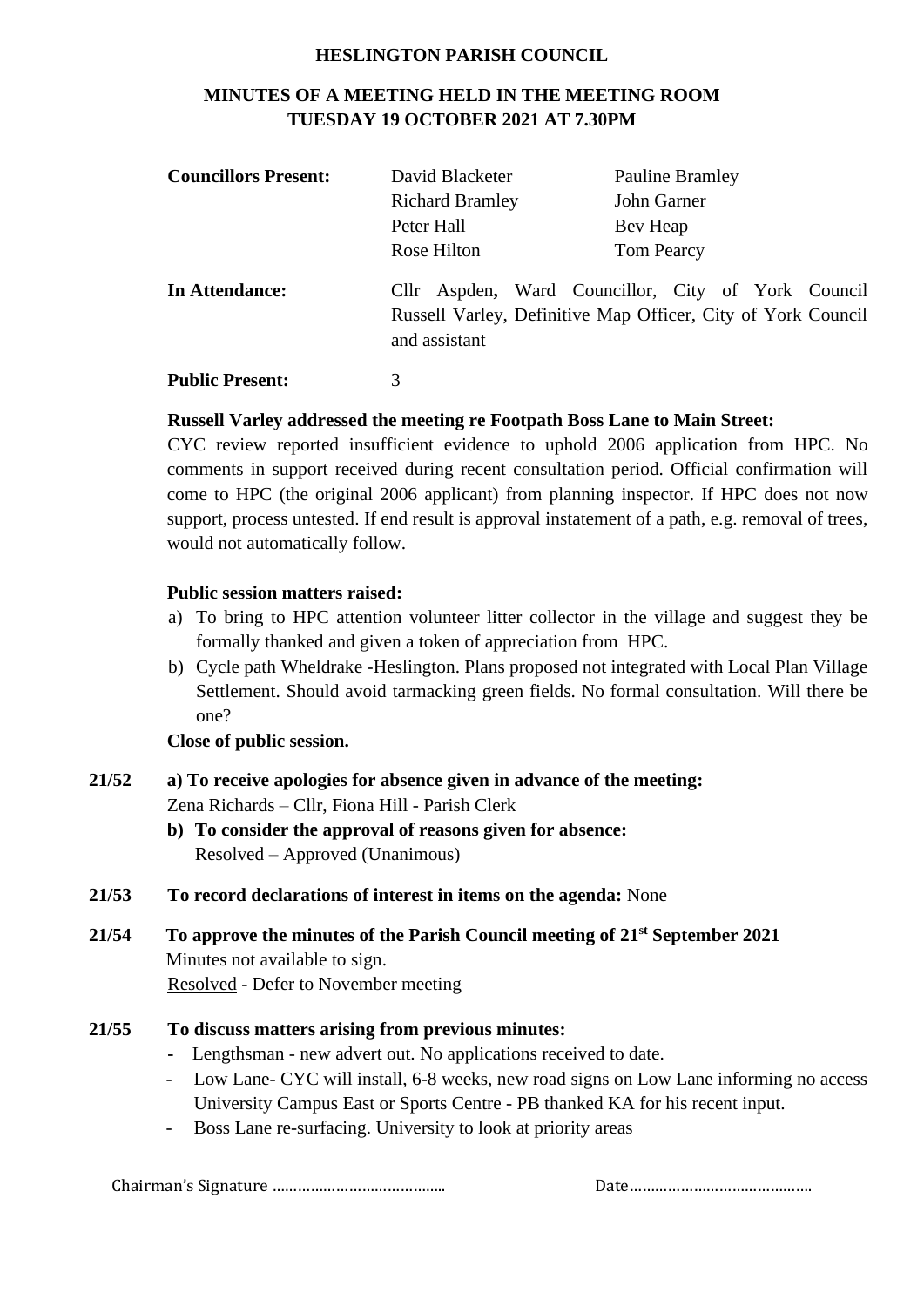- Meeting room footpath improvements KA agreed by the Ward Committee. scheme Fulford Heslington-21-06 estimate £8,000. CYC will appoint contractor. KA to be kept informed by CYC. Requested they contact HPC before the work starts.
- Cycle racks Greg Morgan CYC chasing up
- Cycle Route Proposed Wheldrake- Heslington cycle track. KA gave an update at the Decision Session (for Transport).

[https://democracy.york.gov.uk/documents/g12729/Public reports pack Tuesday 21-Sep-](about:blank)2021 10.00 Decision Session - [Executive Member for Transport.pdf?T=10](about:blank)

Project officers recently appointed to consult and make detailed proposals. Notional budget of £250,000. Timescale: design and feasibility – April 2022; Wider consultation – June 2022; Decision – July 2022. RH: Should link to Local Plan via Village settlement. Direct route for active transport rather than leisure rides. Feasibility should include impact on green sites. KA not sure cycle lobby want most direct route. KA Further work: cycle and pedestrian improvements between the University campuses. Would require separate funding, consultation and work through the Local Transport Plan consultation. Resolved- KA asked to keep PC fully informed

- Tally Ally trip hazard- tree roots growing through the path. KA reported to council officers highways team in September. CYC tool to evidence decision prioritisation. Not high enough priority for CYC to act on. Discussion re level of risk, PC believe hazard is dangerous - well used path with heavy footfall at school times, implications if person is injured

Resolved KA to:

- Check that an officer has visited the site, PC recommends to view at school times
- research into alternative funds
- establish whether annual maintenance check has been done and inform HPC date next check due
- forward criteria for risk assessment to HPC

### **21/56 To report and make relevant recommendations on new planning applications:** None

### **21/57 To discuss financial matters with Responsible Financial Officer:**

Bookkeeping for current year to date - the Parish Clerk had circulated the spreadsheet around Councillors, who flagged up possible errors i) reserves ii) Urban Vision spend but no payment, FH already aware. Report not discussed in detail as Officer not present

# **21/58 To receive reports from representative of outside bodies as follows:**

- Ward Councillors KA Footpath opposite Heslington Hall. CYC with University to make safe route for wheelchair and buggy users at bus stop. Joint ward committee (£5k) and CYC funds for budget £35k. CYC decision this month. KA requested update from CYC end of October 2021.
- North Yorkshire Police Report at end of minutes
	- Heslington East Community Forum NTR
	- Good Neighbours Forum NTR
	- Ouse and Derwent Drainage Board RB attended meeting,21st Oct. Nothing relevant to Heslington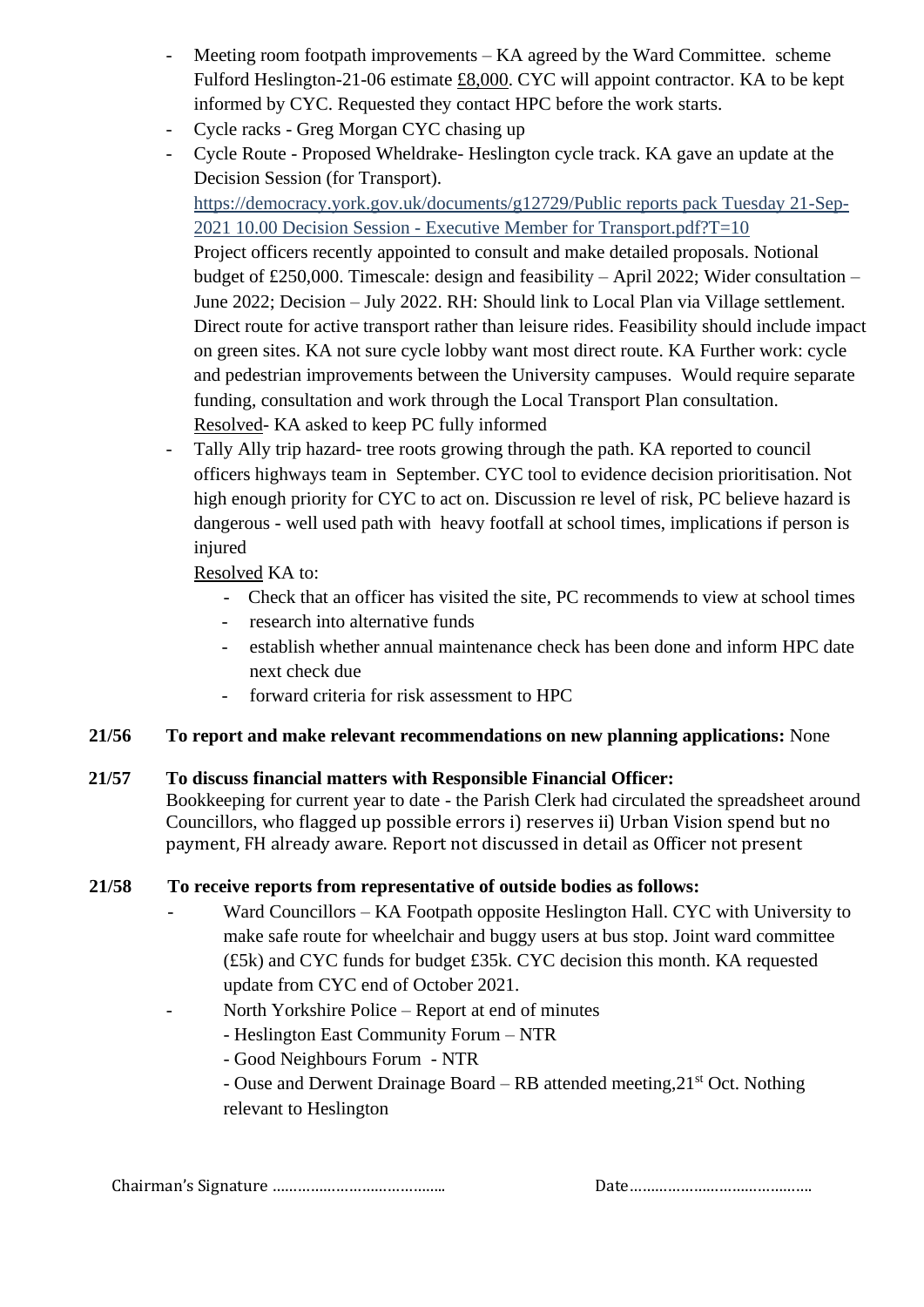Sportsfield – TP Sportsfield had given a donation to Cricket club from Covid funds to support. Replacement soft flooring material in play area – expensive on top of need for new play equipment. Sports Field to plan for sustainable lower scale items instead - York Environment Forum – RH Student climate emergency strikers available to help with general environmental / carbon reduction projects. Next time : environmental impact new housing developments and social housing needs

- Alms Houses – no report available

- Meeting Room – JG Bookings increasing, both for regular and single use

### **21/59 To discuss/agree actions with long-standing matters:**

- Appearance of village: Village entry sign –Mended and returned to site. PB thanked TP. - Memorial Benches – maintenance in hand. Additional work required to \*refurbish Arms House bench \*2 new slats to Coronation bench.

Resolved –the additional works to the value of £155 approved. (Unanimous) Advice from supplier needed re maintenance requirements new Memorial benches. Resolved FH to contact supplier.

- **-** Highway matters NTR
- City of York Council

- Article 4 (2) Direction - Update from CYC "*I hope to serve the notice this month, defendant on Legal support. I am hoping for the go-ahead on the documentation this week. I will keep you informed*.

**-** Neighbourhood Plan - 4 former WG members declined further involvement. 2 Planning Consultants involved in local NPs contacted by FH - Kathryn Jukes and Andrew Towlerton. Discussion benefit/cost of getting second opinion. Both these Planning Consultants agreed with Independent Examiner that NP cannot conflict with Emergent Local Plan. Importance having professional oversight to suggest wording etc while maintaining intention within constraints strategic planning. Strensall is similar to Heslington in terms challenges for developing NP.

PB reported that Kathryn Jukes is consultant to a proposed planning application on the industrial development east end Elvington airfield. Cllrs agreed not a conflict of interest. Choosing a consultant – would benefit from references, feeling rapport, idea of planner's confidence levels that our aims are achievable.

Discussion re carrying out the work:

- i) knowledge and experience: timescale and work to cover already outlined. Benefit existing model of NP and experience of 2 councillors., Cllrs might consider additions eg affordable housing -risk of re-modelled NP becoming distant from current residents' priorities without further baseline consultation.. Wording of other policies other than 3 deleted may need modifying to capture intention in those deleted policies elsewhere. Wording needs to be very precise on what the policies aim to achieve. Would need to review changes in legislation. Would work closely with Planning Consultant.
- ii) time available: see below re make up working group
- iii) make up of working group. Options: a) all HPC make up working group with meetings outside of regular HPC meetings. Need not be all councillors at every meeting. (b) Sub group councillors form WG. Interested residents would be encourage to join.

NPWG Budget DB explained small spend from CYC component due to hiatus in Groundworks grants. Circa £2800 remains from CYC budget. £253.96 Groundworks to return.

Resolved - FH validating Groundworks grant spend in order to submit return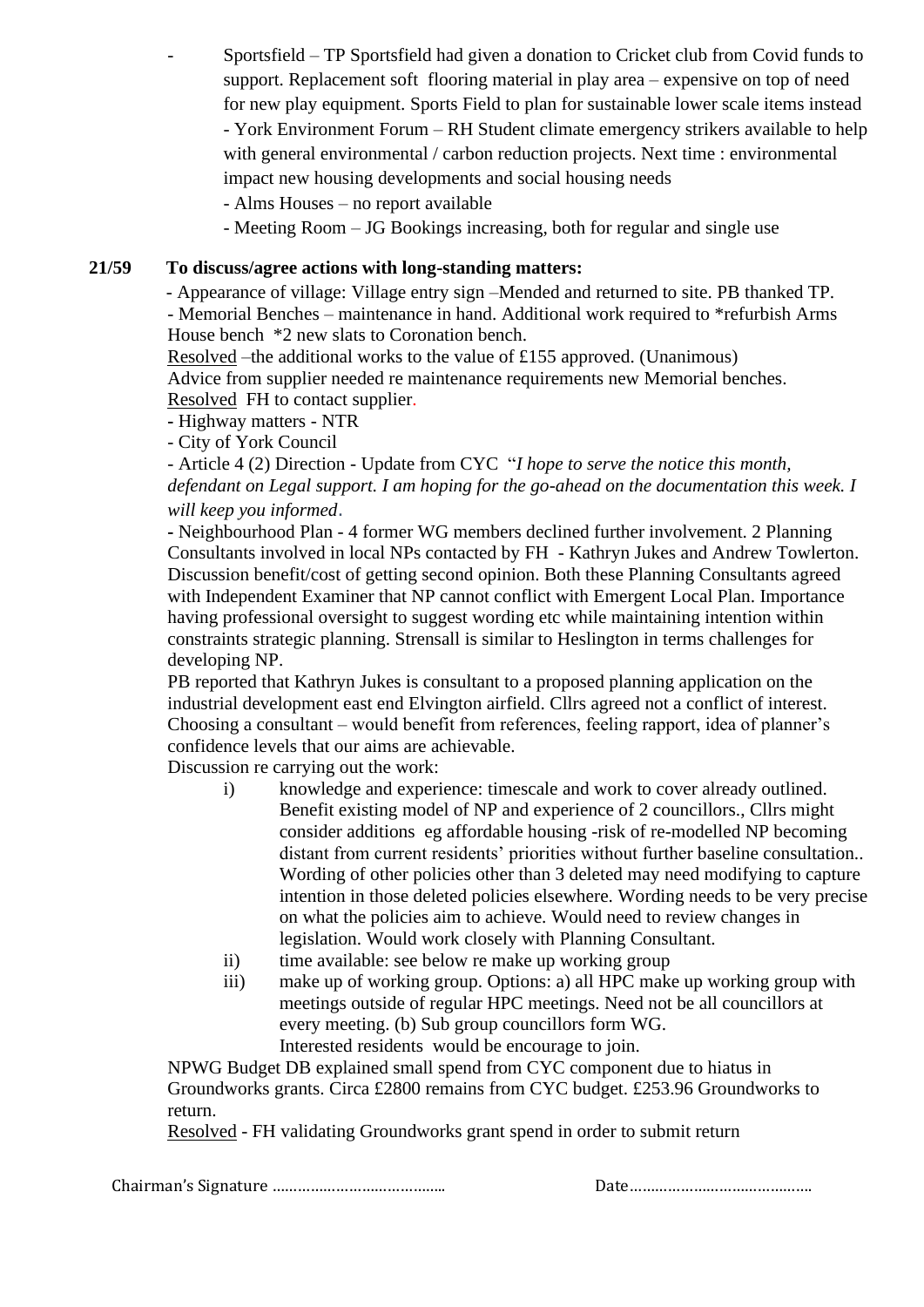Resolved - PB to speak to Chairs Strensall and Huntington PCs re development of their NP with planning consultant.

HPC await Kathryn Jukes review and fees proposal. If viable, invite both planners to meet HPC briefly separate from monthly HPC meeting.

Councillors to consider options for WG and be ready to respond by next meeting. FH to finalise submission to return of Groundworks grant residue

- Local Plan - KA **-** In June, a six-week consultation period ended looking at additional evidence and modifications that has been requested by Planning Inspectors. The consultation feedback and additional evidence, which has been submitted by CYC including the Green Belt Topic Paper Addendum (2021), is now with the Planning Inspectors. The council is waiting to hear when further public hearing sessions will be arranged, which was expected later this year.

- University of York:

- Anti social behaviour. University accepted suggestions for revising the letter "expected behaviour, being a good neighbour" that will be re-sent to students in October. Streetwise continuing to meet night bus at Heslington Hall. PC asked to be kept informed if a change is made . No security monitoring once students have moved away from bus stop, resulting in reports of noise disturbances on Holmefield late night/early morning x 3. Expecting residents to report incidences in middle of night not a practical option and not proved effective in past. Important for residents to collect evidence. HPC continue to feed data to YU via Good Neighbours forum.

-TIER scooters - Reported instance of dangerous use on road. Discussion: Important to log with TIER. Details in recent newsletter. TIER can identify user from time and location of incidents. Can impose Yellow Zone which limits speed. Police will act if there are problem areas ("pinch points"). Suggestion of a10pm curfew on use to avoid using scooters under the influence. Breathalysing an option if police aware.

- Bike safety - Issues reported about bikes without lights from several councillors. Unclear whether university still does bike checks. North Yorks Community police will respond to reports.

- Communication:

- Website – this is up to date with info received

- Broadband NTR
- Newsletter Delivered

### **21/60 To discuss correspondence received by the council:**

- YLCA emails had been circulated around Parish Councillors

# **21/61 To receive matters raised by members:**

DB - inconsistencies between agenda and website on details of standing orders, namely the time residents can speak for . PB - the public session is at the Chair's discretion as is the time allowed for speaking. Known that some clarification needed on website

# **21/62 To confirm the details of the next meeting:**

19Oct21, 16Nov21, 21Dec21, 18Jan22, 15Feb22, 15Mar22, 19Apr22, 17May22, 21Jun22, 19Jul22, 16Aug22, 20Sep22, 18Oct22, 15Nov22, 20Dec22